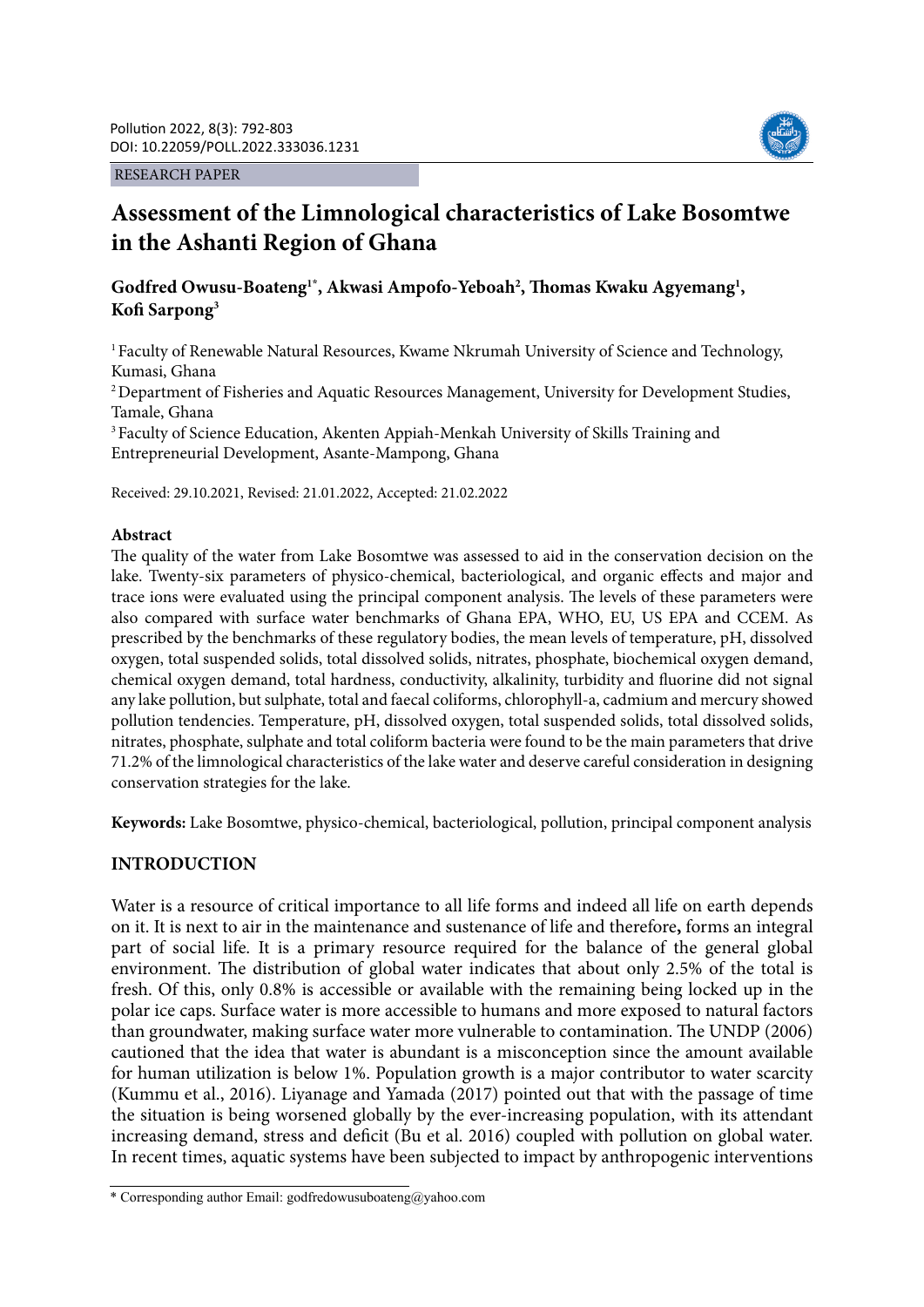(Bhat et al. 2017), leading to rapid loss of their sustainability vigour (Bashir et al., 2020). A typical instance is the loss of resilience of lake ecosystems and the associated socio-economic downtrends. Among the factors that seriously degrade water bodies is climate change (Statham, 2012), which in turn has some anthropogenic underpinnings (Johnson et al., 2021; Stern and Kaufmann, 2014). Nutrients loading directly into water and indirectly through water courses have been on the rise significantly (Arnell et al. 2015). The effect is felt directly or indirectly by all global inhabitants, placing a huge burden of pollution prevention on global society (Mateo-Sagasta et al. 2017). Therefore, when the issue of poor water quality is being addressed, several variables need to be considered.

In Ghana, like other developing countries, water is either inadequate in supply or not of sufficient quality. The situation serves as a cause of illness, which in turn retards economic development and undermines the wellbeing of the entire society. All facets of life; social, economic and health of ecosystems are affected by scarcity of water. The effect is that the desired environmental, economic, social, recreational attributes of the communities that are affected by the phenomenon are likely to be driven to a halt. The Bosomtwe Basin is an enclave that houses Lake Bosomtwe which is a closed natural hydrological basin without an outlet. The lake is an important source of water for the livelihood of the fringe communities (Mensah and Amuquandoh, 2010). It is depended on by several communities for agriculture, which is the main activity through which pesticide residues are introduced into the lake (Ntow, 2005).

The escalating rate at which the lake is being degraded is a disturbing phenomenon. Recent acceleration of fishing in the lake and farming along the fringes pose a continuous threat to sustainability of the lake (Adu-Boahen et al., 2015; Adjei et. al., 2017). Currently, it is perceived that the rate of influx of contaminants from both point and diffuse sources outweighs the capacity of the lake to assimilate contaminants in order to avert pollution. This paper aims to study the conditions relating to the limnological characteristics of the lake in order to generate information that will help map out strategies for the restoration of the ecological processes that support its conservation and protection for sustainable benefits for the communities that depend on the lake.

#### **MATERIALS AND METHODS**

The study was carried out in Lake Bosomtwe, which is located in the Bosomtwe Basin in the central part of the Ashanti Region of Ghana, the Guinea Coast Region, southern Sahel, West Africa. The lake, located at latitude 6°30'16''N and longitude 1°24'31''W, is a natural lake with distinguished frequent and long periods of dryness. It is averagely circular in shape and has a diameter of about 10.5 km. The lake is believed to have existed for 1.3 million years. It is noted to be the only lake in the West African region formed by a meteoritic phenomenon (Shanahan et al., 2008). The lake was declared Biosphere Reserve in 2016 by United Nations Educational, Scientific and Cultural Organization (UNESCO). The limnological characteristics of the lake are affected by climatic conditions (Arnell et al., 2015).

Water quality parameters show the cumulative effects of human and natural disturbances on water body. The quality of the water of the Lake Bosomtwe was monitored for fishing and domestic purposes. Using standard sampling methods, water was sampled from three points, in each of eight sampling stations designated  $S_1$  to  $S_8$  and close to communities in the catchment of the lake (Figure 1). These communities were chosen based on the uses to which the lake water was put and the extent of usage.

At each sampling point, water samples were collected at a depth of approximately 0.20 meters and at a distance of 3 meters from the shore. Depending on the type of parameter under consideration, it was either determined *in-situ* or collected and transported to the laboratory for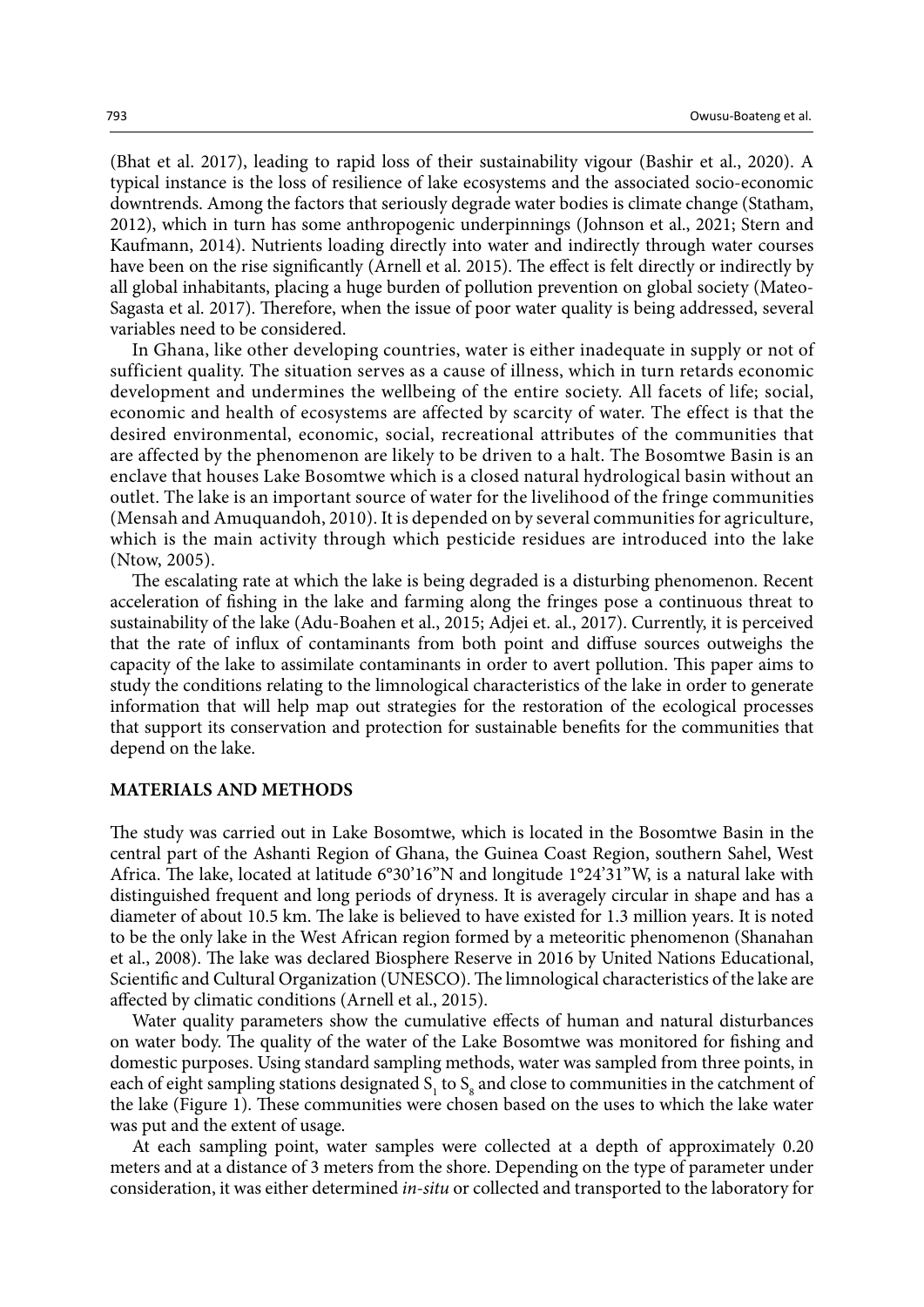

**Fig. 1.** A map of the catchment area of Lake Bosomtwe, with the sampling stations

analysis. Levels of three (3) readings each of temperature, dissolved oxygen (DO), pH, conductivity and turbidity were taken *in-situ* using the Hannah (HI 9828) Multi-Parameter Probe. To ensure consistency, water samples for laboratory analyses were taken in triplicates, at the same respective points, into well-labeled sterilized bottles and transported on ice under refrigeration condition. Consistency in terms of the day and time of sampling was also observed. Unless otherwise stated, determination of the levels of parameters followed the standard methods prescribed by (APHA, 2012). Laboratory analyses of samples involved determination of physical parameters (total alkalinity, total hardness, total dissolved solids (TDS), total suspended solids (TSS); nutrients (nitrate, phosphate and sulphate), chlorophyll-*a*; oxygen demand (BOD and COD); metals (As, Cd, Cr, Cu, Fe, Hg, Mn, Pb and Zn), ions (Ca, Mg, Cl, F,  $SO_4^{2-}$ ) and bacteriological quality (total coliform and faecal coliform). With the exception of sample for TSS, TDS, bacteriological and chlorophyll-a analyses, all samples were filtered through Whatman GF/C filter paper 47mm. The lake has varied intended uses, e. g. drinking, domestic purpose and aquatic life. Therefore, the measured parameters were viewed against national and international benchmarks, namely Ghana EPA, WHO, FAO, USEPA and CCEM to determine their acceptability.

The principal components analysis was applied to twenty-five (25) parameters that describe the limnological properties of the lake water. The use of this technique was to help transform and organize the variables to produce a scale of relevance for the water quality situation.

#### **RESULTS AND DISCUSSION**

The physico-chemical, bacteriological and heavy metal quality parameters of the water of Lake Bosomtwe are presented (Tables 1 and 2) with their standard deviations (where applicable). The levels of most of the measured parameters were either higher or lower than the benchmarks for the designated use against which they were viewed.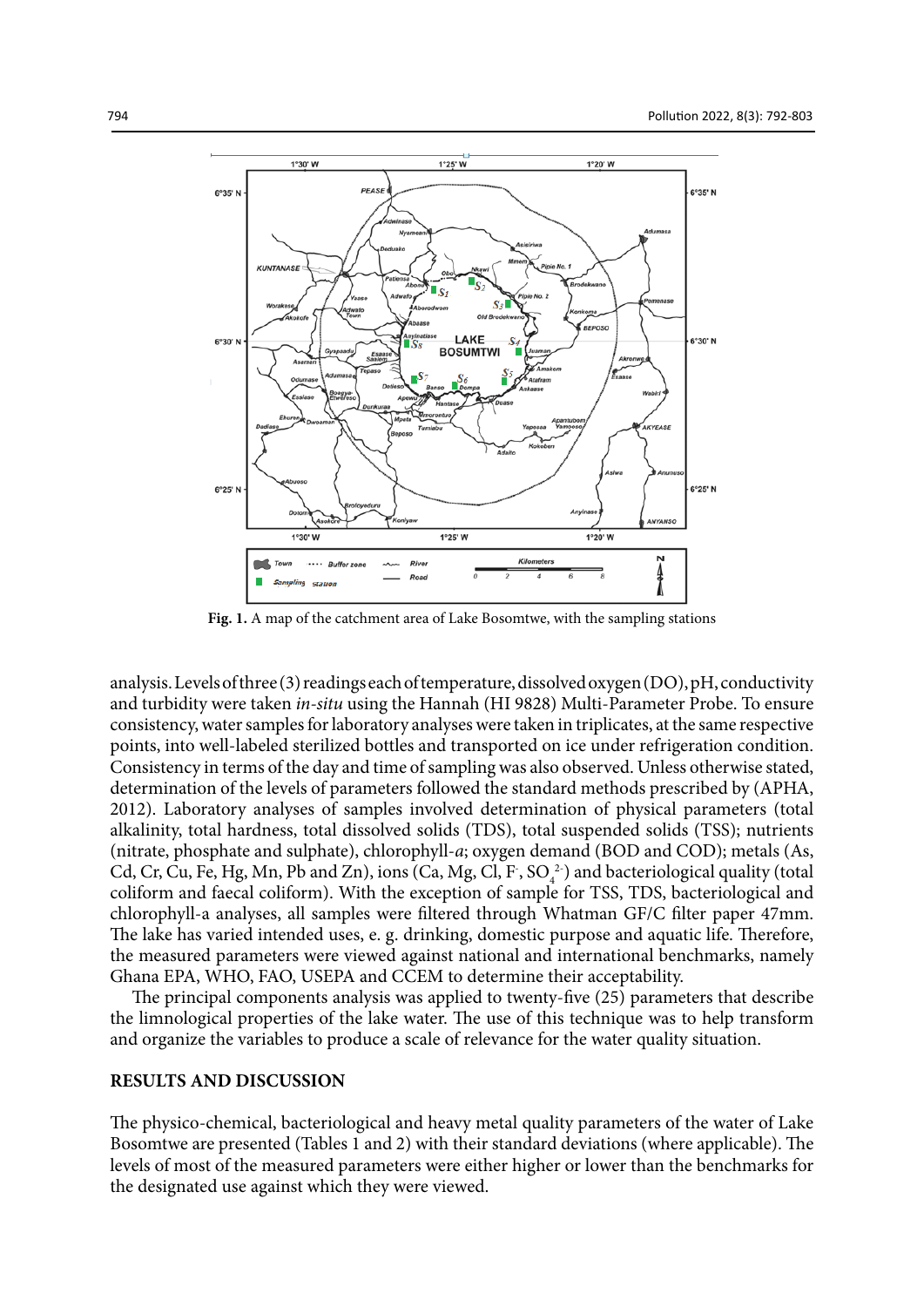|                                          | Mean              | Benchmarks for drinking water |                              |             |                              |
|------------------------------------------|-------------------|-------------------------------|------------------------------|-------------|------------------------------|
| Parameter                                |                   | Ghana EPA                     | <b>WHO</b>                   | EU          | Canada                       |
| pH                                       | $6.1 - 8.8$       | $6.5 - 9.0$                   | < 8.0                        | $6.5 - 8.5$ | $6.5 - 8.5$                  |
| Total Hardness (mg/L CaCO <sub>3</sub> ) | $138.1 \pm 6.9$   |                               |                              |             | $80 - 100$                   |
| TDS(mg/L)                                | $62.7 \pm 1.7$    | 1000                          | 100                          |             | 500                          |
| $Cl^-(mg/L)$                             | < 0.08            |                               | 5                            |             | $\qquad \qquad \blacksquare$ |
| Fe $(mg/L)$                              | < 0.05            |                               | 1.5                          | 1.5         | 1.5                          |
| As $(mg/L)$                              | $0.01 \pm 0.001$  | 0.01                          | 0.01                         | 0.05        | 0.06                         |
| $Cd$ (mg/L)                              | $0.01 \pm 0.004$  | 0.003                         | $\qquad \qquad \blacksquare$ |             | ۰                            |
| $Cr$ (mg/L)                              | $0.2 \pm 0.001$   |                               | 0.05                         | 0.05        |                              |
| Cu (mg/L)                                | $0.13 \pm 0.06$   | 2.0                           | 2                            |             | 1.3                          |
| F(mg/L)                                  | $0.6 \pm 0.01$    |                               | 1.5                          | 1.5         | 1.5                          |
| $Hg(\mu g/L)$                            | $0.002 \pm 0.001$ | 0.001                         | 6                            | 1           | 0.05                         |
| Ni (mg/L)                                | $0.01 \pm 0.002$  | 0.02                          |                              |             |                              |
| $Pb$ (mg/L)                              | $0.01 \pm 0.001$  | 0.01                          |                              |             |                              |
| Faecal coliform (cfc/100ml)              | < 61.21           | 0.00                          |                              |             |                              |
| Total coliform (cfc/100ml)               | $165.15 \pm 8.3$  | 0.00                          |                              |             |                              |

**Table 1: Levels of limnological parameters of water in Lake Bosomtwe for drinking Table 1.** Levels of limnological parameters of water in Lake Bosomtwe for drinking

In this study, a mean temperature of 29.43±2.7°C was recorded. Although this was lower than the limit (37°C) set by the Ghana EPA, it was higher than the mean annual of 24°C of the Bosomtwe District (Ghana Statistical Service, 2013). It was also higher than the average of 27°C water at the surface of Palminhas Lake, a tropical lake, and 25°C at the bottom (Venturoti et al., 2015). Given the potential of narrow temperature change to affect the survival of certain freshwater organisms**,** the high temperature of the water of Lake Bosomtwe may possibly lead to elimination of some species that cannot tolerate extreme changes in their natural temperature range (Jain et al., 2013). The elevated temperatures of the lake may facilitate transpiration and reduce the volume of water, thus increasing the concentration**s** of pollutants and their effects**,**  which then offers competitive advantage to the better-adapted species (Paerl and Climate, 2008). Thermal pollution, which usually occurs in surface water bodies due to removal of vegetation cover as well as indiscriminate discharge of waste into the water, as occurred in this study, may contribute to the elevated concentrations of pollutants observed.

pH exerts its influence on the solubility of all metals and other chemical and biological processes in aquatic systems (Akan et al*.,* 2012). After formation, water of many lakes exhibits high pH values or is alkaline in nature. However, the pH values decrease with time through accumulation of organic matter, the decomposition of which releases carbon dioxide which dissolves in water to form a weak acid (carbonic acid). The Ghana EPA and EU prescribed a standard range of 6.5- 9.0. In this study, the pH of water recorded was in the range of 6.1-8.8. Although the results of this study suggest that the lake water is of safe pH for human consumption and aquatic habitation, it may show slight acidity. At a lower pH limit of 6.1, humans who depend on the water for consumption could experience adverse health issues such as eyes, skin and mucous membrane irritation**s**. Although the low pH level may be tolerated by the lake organisms, it may be outside the optimum value for better physiological and reproductive performance of the organisms and therefore affect the ecological balance of the lake (Belhaj et al., 2014).

The mean concentration of DO, 4.3±0.6 mg/L (Tables 2)**,** which ranged from 3.216 mg/L to 6.768 mg/L**,** fell below the permissible limits by the Ghana EPA permissible and the WHO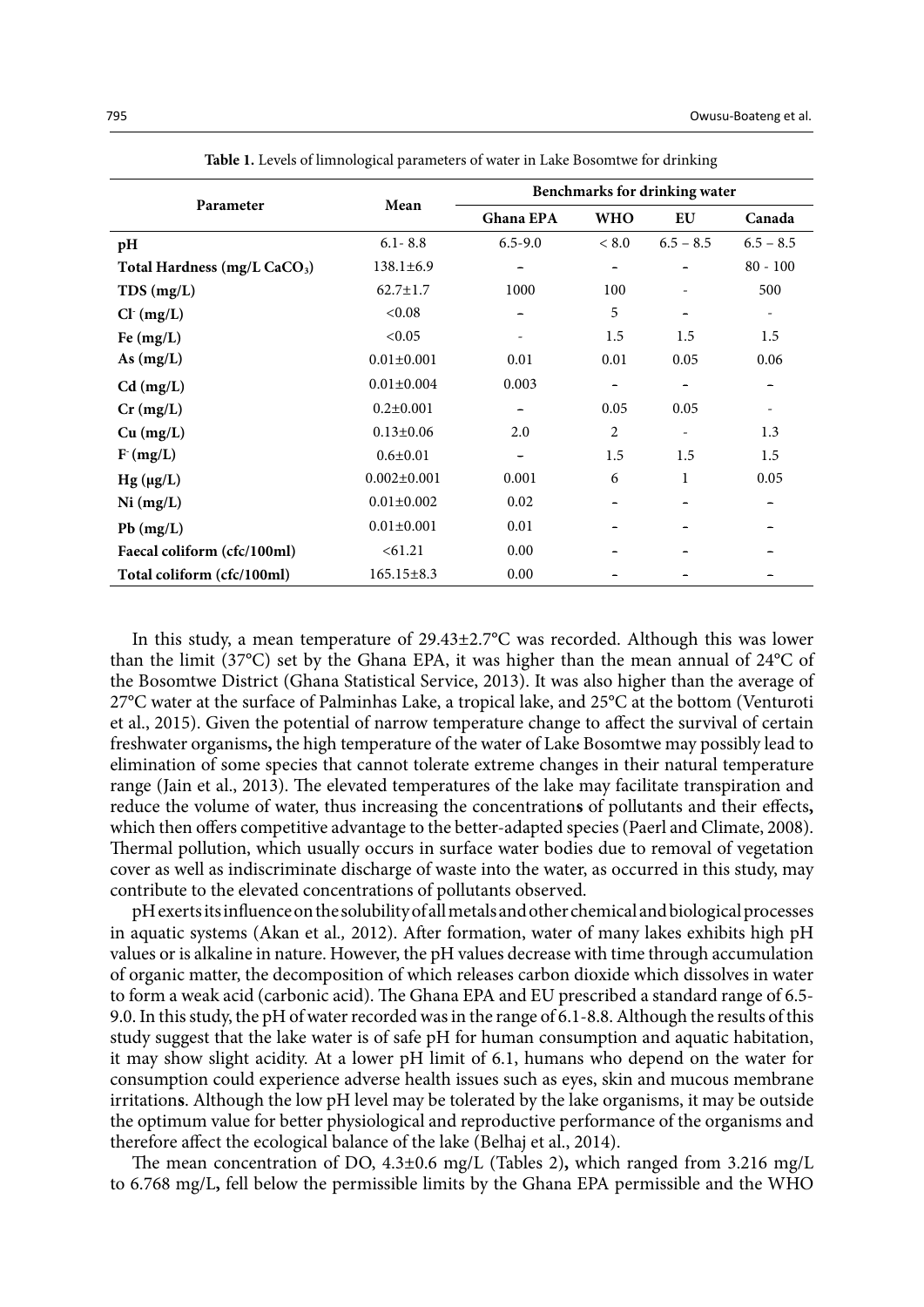|                                     | Mean             | <b>Benchmarks for Aquatic life</b> |                          |               |             |  |
|-------------------------------------|------------------|------------------------------------|--------------------------|---------------|-------------|--|
| Parameter                           |                  | <b>Ghana EPA</b>                   | WHO <sup>1</sup>         | EU            | Canada      |  |
| Temperature (°C)                    | 29.43±2.7        | $\leq$ 37                          | $\overline{a}$           | $\mathbf{r}$  |             |  |
| pH                                  | $*6.1 - 8.8$     | $6.5 - 9.0$                        | $6.0 - 9.0$              | $6.0 - 9.0$   |             |  |
| Dissolved Oxygen (mg/L)             | $4.3 \pm 0.6$    | 5.0                                | $5.0 - 9.0$              | $5.0 - 9.5$   | $4.0 - 6.0$ |  |
| Conductivity (µs/cm)                | 1319.7±12.2      | 1500                               | 2500                     |               |             |  |
| <b>Turbidity (NTU)</b>              | $7.91 \pm 0.5$   | 5.0                                | 5.0                      |               |             |  |
| Total Alkalinity (mg/L)             | $165.1 \pm 13.4$ | 500.0                              | $\overline{\phantom{a}}$ |               |             |  |
| TSS(mg/L)                           | $46.1 \pm 2.9$   | 50.0                               | 25                       | 10            |             |  |
| TDS(mg/L)                           | $62.7 \pm 1.7$   | $\overline{\phantom{a}}$           |                          |               |             |  |
| $NO_3$ (mg/L)                       | $0.9 + 0.1$      | 50                                 |                          |               | 40          |  |
| NH <sub>3</sub> (mg/L)              | $0.03 \pm 0.01$  | $\overline{\phantom{a}}$           | $0.04 - 1.0$             | $1.4 - 2.2$   | 0.5         |  |
| PO <sub>4</sub> <sup>2</sup> (mg/L) | $0.7 + 0.04$     | 1.0                                |                          |               |             |  |
| Chlorophyll- $a$ ( $\mu$ g/L)       | $7.6 + 0.8$      | 0.0                                |                          |               |             |  |
| $Zn$ (mg/L)                         | < 0.05           | $\overline{\phantom{a}}$           |                          |               | 0.75        |  |
| $SO_4^2$ (mg/L)                     | $510.0 \pm 19.5$ | 250.0                              |                          |               | 100         |  |
| $BOD$ (mg/L)                        | $1.4 + 0.7$      | 50.0                               | $3.0 - 6.0$              |               | 3           |  |
| $\text{COD}(\text{mg/L})$           | $86.0 \pm 2.0$   | 250.0                              |                          |               |             |  |
| As $(mg/L)$                         | $0.01 \pm 0.001$ | $\overline{\phantom{a}}$           |                          | $0.005 - 0.1$ |             |  |
| $Cd$ (mg/L)                         | $0.01 \pm 0.004$ | 0.003                              |                          |               |             |  |
| Cu (mg/L)                           | $0.13 \pm 0.06$  | 2.0                                |                          |               |             |  |
| F(mg/L)                             | $0.6 + 0.01$     | $\overline{\phantom{a}}$           |                          |               | 0.75        |  |
| $Hg(\mu g/L)$                       | 0.002            | 0.001                              |                          |               |             |  |
| Ni (mg/L)                           | $0.01 \pm 0.002$ | 0.01                               |                          |               |             |  |
| $Pb$ (mg/L)                         | $0.01 \pm 0.001$ |                                    |                          |               |             |  |
| Faecal coliform (cfc/100ml)         | < 61.21          |                                    |                          |               |             |  |
| Total coliform (cfc/100ml)          | $165.15 \pm 7.5$ |                                    |                          |               |             |  |

**Table 2.** Levels of limnological parameters of water in Lake Bosomtwe for aquatic life

guideline value. Several scientific studies have reported that DO concentration of 5 mg/L is the threshold below which the lives of a diverse population of fish could not be supported and that, fishes die at DO concentrations below 3.0 mg/L (Bhateria and Jain, 2016; Jeppesen et al., 2018). Periodic gulping for surface air at the surface of the lake water in the morning, which is a sign of oxygen stress as reported by (Oluah and Mgbenka, 2020)**,** observed on some occasions was not surprising. The relatively higher mean temperature than the mean annual of the lake may contribute to the low DO concentration of the lake water, through expulsion ((Bhatnagar and Pooja, 2013).

The recorded TSS values ranged from 42.76 mg/L to 59.17 mg/L, with a mean of 46.1±2.9 mg/L, which was lower than the Ghana EPA standard value of 50.0 mg/L. The occurrence of outliers points to the possibility of the levels exceeding the acceptable limits if the current anticonservation practices are maintained. The high level of recorded TSS suggests that effectiveness of treatment including, coagulation, filtration, and disinfection for consumption could be challenging due to interference by suspended solids (Salaudeen et al., 2019). The suspended sediments in the lake water may harbour pathogens, e. g. bacteria and protozoa and also interfere with recreational use and aesthetic experience of the lake. The suspended solids may absorb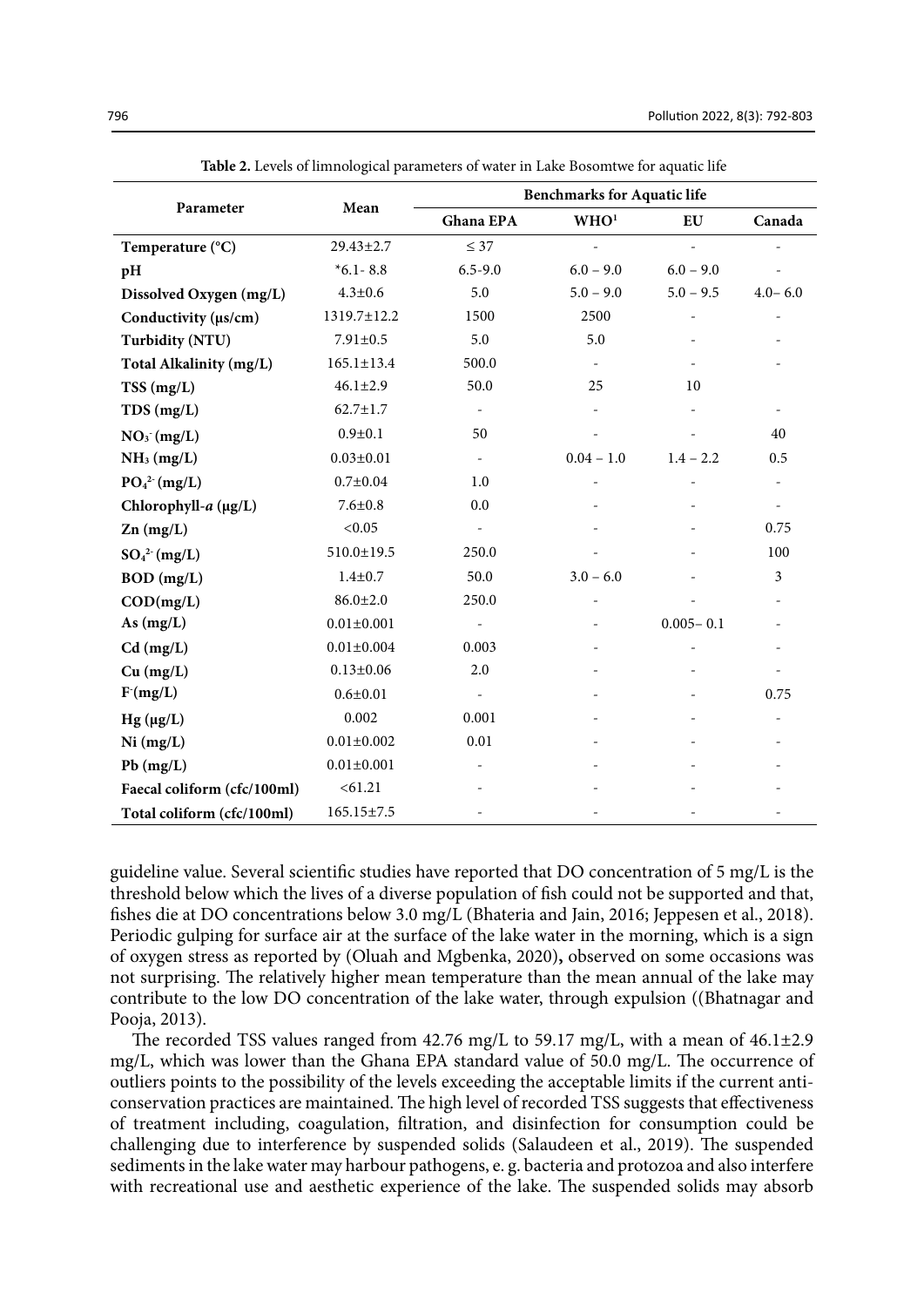heat from solar radiation and accelerate heat transfer to the surrounding water molecules by conduction. This may create a hypoxic condition in the lake, a precursor to loss of biodiversity (Chigor et al., 2013). Transmission of sunlight in the lake water could also be impeded by the suspended solids and cause reduction in photosynthesis by submerged plants which would exacerbate the problem of oxygen deficiency in the lake water.

The lake water exhibited a lower mean level of TDS  $(62.7\pm1.7 \text{ mg/L})$  than the benchmarks by Ghana EPA and the WHO. This suggests low effects of ions and agrees with Boyd (2015). The problems, e. g. taste, odour, appearance, and transient diarrhea that characterize water of high TDS concentrations are therefore not expected. Although different species inhabit water with different salinity levels in the lake, the level could generally pose problems of osmotic regulation and toxicity to inhabiting organisms.

Lake pollution has usually been attributed to excessive inputs of substances, including nitrates, phosphates and sulphates that are essential plant nutrients**.** Although nitrogen is required in lakes for plant growth, its concentration is required within limits, as extremely low or high concentrations do not promote the health of the lake and its biodiversity. A mean nitrate concentration of 0.9±0.1 mg/L and a range of 0.51 - 1.88 mg/L were recorded for the lake water. The mean was much lower than the Ghana EPA value (50 mg/L). At such low levels, plant and animal growth could be hampered (Ansar and Khad, 2005). Phosphate stimulates growth of aquatic flora for production of food for other aquatic organisms (Isiuku and Enyoh, 2020). It is not associated with hazard to humans, unless it occurs in very high concentrations, where it causes digestive problems. At higher concentrations, it becomes detrimental to aquatic health through eutrophication and extraction of DO following decomposition of dead flora. The mean concentration of phosphate  $(0.7\pm0.04\text{mg/L})$  recorded from a set of data ranging from 0.27 to 1.497 mg/L was lower, compared to the Ghana EPA standard value (1mg/L). This is an indication that the lake water is not phosphate-polluted. This notwithstanding, the tendency for levels to go beyond the set benchmark and cause eutrophication cannot be ruled out if conservation rules are not adhered to.

The water of Lake Bosomtwe exhibited relatively higher sulphate concentration  $(510\pm19.5\text{mg/L})$  than the WHO guideline value (250 mg/L). Therefore, it has the potential to deplete the lake of oxygen (Gilly et al., 2013). Furthermore, the high levels of sulphate could cause temporary laxative effect and impart an unpleasant taste and also cause elevated acidity to the lake water (Enyoh et al., 2018) which serves as a drinking source for some communities around the lake.

Total coliform bacteria and faecal coliform bacteria (e. g. *Escherichia coli*) used to assess the microbiological quality of Lake Bosomtwe, provide as indication of the health status of the lake, giving an indication of human or animal faecal pollution (Clottey et al., 2016). Results of the current study show mean total coliform load of 165.15±7.5(CFU) per 100 ml. However, the World Health organization recommends zero CFU/100 ml for drinking water. Therefore, this indicates that the lake water is generally unfit for domestic purposes without any further treatment (Ashbolt et al., 2001).

Chlorophyll-a was measured to provide information on the presence of phytoplankton, which die in response to unfavourable environmental conditions and further cause depletion of DO and fish kills. High concentrations of *Chl*-*a*, ranging between 5.973 μg/L and 13.670 μg/L and a mean of 7.6±0.8μg/L were recorded for the lake. It gave a reflection of excessive input nutrient in the lake. Beyond the threshold of 100 mg/L *Chl*-*a* fish could be negatively affected *(*Liu et al. 2006). Moreover, the DWAF (1998) recounted that Chl-*a* level range from <1 μg/L in clear waters to > 50 μg/L in worrisome situations while a slightly green coloration is imparted to water bodies at *Chl*-*a* level < 7 μg/L. Algal breakdown may produce anoxic and hypoxic conditions (Giordani et al., 2009). The results suggest a possible significant influence of *ChL*-*a* on DO levels in the lake water.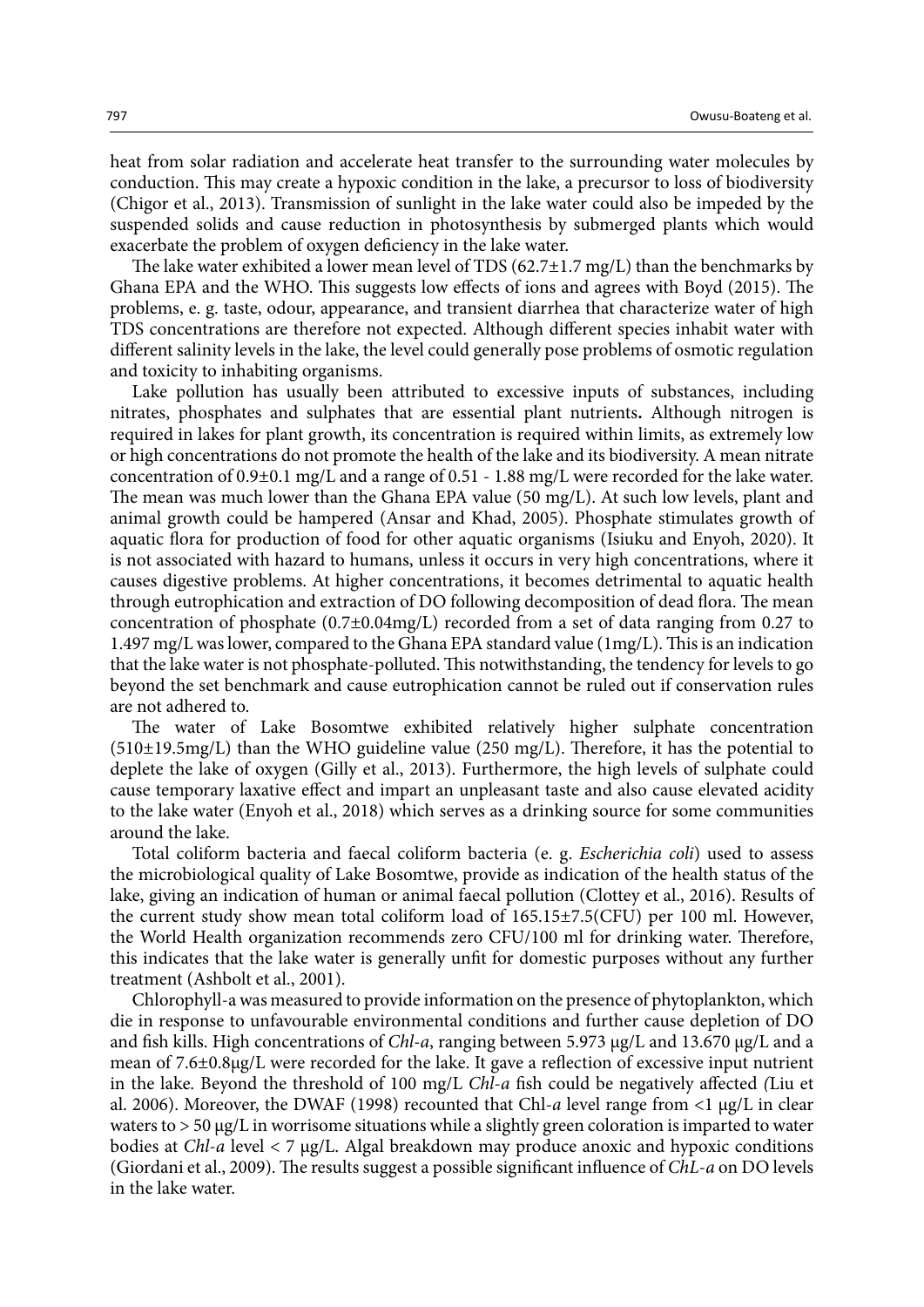In the aquatic systems, dissolved salts and minerals may affect the hardness, conductivity and alkalinity of the lake water, depending on the kind of ions present. The most influential of these ions in the phenomenon are calcium and magnesium ions. The mean levels of total hardness, conductivity and alkalinity recorded were  $138.09\pm6.9$  mg/L,  $1319.73\pm12.2$  mg/L and  $165.1\pm13$ mg/L respectively. All these values were within the WHO guideline value and therefore suggest that the lake water had acceptable levels for total hardness, conductivity and alkalinity and posed no threat to plants and animals that inhabit the lake. For example, it will exhibit high buffering capacity (Bhatnagar and Pooja, 2013) and also will not offset the osmotic balance due to differential ionic concentrations between their internal and external environments (Nabybaccus, et al., 2018).

A measure of lake turbidity provides information on the ability of the lake water to scatter light rays upon incidence (Wetzel, 2001), which in turn depends on the extent to which the lake water is loaded with organic matter. Again, it gives indication of the level of clarity of the water body. The values recorded in this study, which were in the range of 5.043 NTU to 10.432 NTU with a mean of 7.9 $\pm$ 0.5NTU was higher than that (5.000 NTU) prescribed as the maximum for acceptance by the Ghana EPA and the WHO. Sharma and Bhattacharya (2017) indicated nausea, cramps, diarrhoea and headache as symptoms associated with intake of turbid water. Substances that account for turbidity may provide adsorption sites for chemicals that cause undesirable taste and odour and may partially protect organisms against disinfectant. It could be speculated that the high turbidity of Lake Bosomtwe is responsible for the reduced clarity of the lake water. Ecologically, the turbidity agents interfere with light penetration and reduce primary production, which affects the growth of organisms in the lake.

In aquatic systems that have high BOD or COD, there is rapid depletion of DO. The implication is that there is not enough oxygen for use by aquatic life forms. Thus, high BOD is equivalent to low DO all of which culminate in stressing, suffocation and death of aquatic organisms. High BOD leads to fish kills in water bodies (Pleto et al., 2018). The mean values of BOD (1.4 $\pm$ 0.7 mg/L) and COD (86.0 $\pm$ 2.0 mg/L) recorded in the present study fell below the Ghana EPA benchmarks of 50 mg/L and 250mg/L respectively. Again, the recorded BOD was lower than that (25 mg/L) reported by Solanki et al. (2007) for the Bellal Lake. Sharifinia et al. (2019) also observed a mean COD of 37.4  $\pm$ 84. The results of the present study suggest that the water of Lake Bosomtwe is not polluted with respect to BOD and COD.

Fluoride has both beneficial and detrimental effects on humans and aquatic health. The range at which these occur is narrow. At concentrations below 1 mg/L, fluoride provides human health benefits, e. g. prevention of dental caries. A higher concentration of fluoride causes dental and skeletal fluorosis (Demelash et al., 2019). The mean fluoride concentration in the lake  $(0.6\pm0.01)$ was lower than the WHO guideline value (1.5mg/L). In aquatic systems, fluorides are transported and transformed through the water cycle under the influence of factors such as pH and hardness (Environment Canada, 1994) and may reach the high trophic levels through some biochemical pathways. Anthropogenic discharges and the geological environment of the lake may explain the presence of fluoride in the water of Lake Bosomtwe.

While the concentrations of some of the metals assessed in this study were higher than their respective WHO guideline values, others were not. Those that did not show detrimental effects in water were Arsenic, copper, iron, lead, nickel and zinc. The levels recorded for these metals were 0.01±0.001mg/L, 0.13±0.06mg/L, <0.05mg/L, 0.01±0.001mg/L, 0.01±0.002mg/L and  $\langle 0.05 \text{ mg/L} \rangle$  respectively. Those that showed higher values were cadmium  $(0.01 \pm 0.004 \text{ Mg/L})$ and mercury  $(0.002\pm0.001 \text{ mg/L})$  with mean values, which were greater than their respective benchmark values of 0.003 mg/L and 0.001 mg/L. The toxicity of some of these metals is a concern (Giri and Singh, 2015). Evidently, these metals may enter and accumulate in the food chain involving fish of the lake and via bio- magnifications in humans who consume the fish (Noor and Zutshi, 2016). For example, mercury has a devastating effect on humans and other living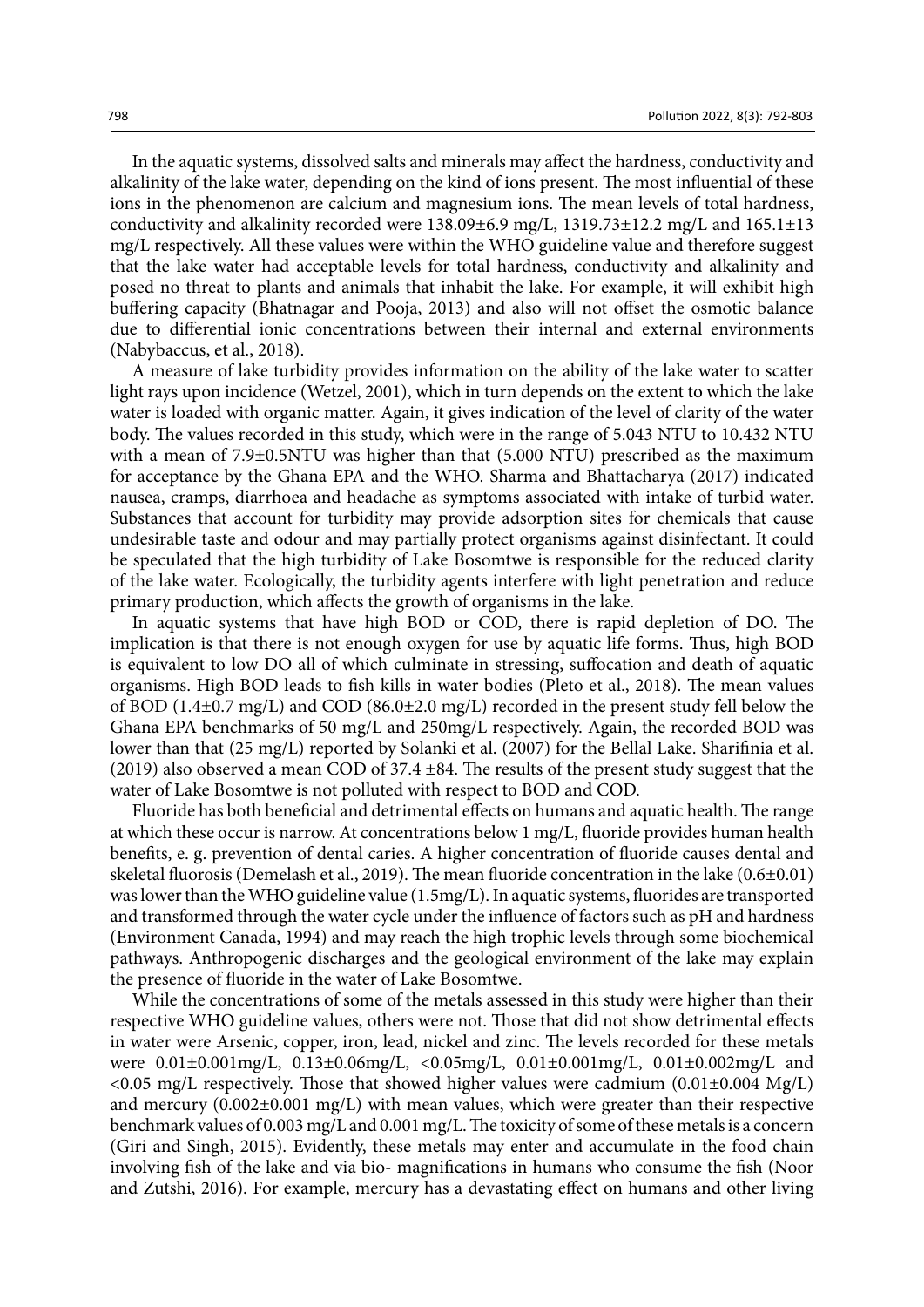organisms that may consume mercury-polluted water (Li et al., 2013). According to the WHO (2010), higher concentrations of mercury, particularly the inorganic form, are associated with nausea, vomiting, pain, ulceration, and diarrhea and other disorders in life forms that depend on affected aquatic systems. Management of the lake water quality through identification and treatment of runoff that is laden with cadmium, mercury, coliforms and chlorophyll-a before entering the lake is key in stemming influx of these pollutants.

By principal component analysis, the contributions of factors that may not be directly related were established (Table 3). This allowed the parameters that exerted significant effect on the quality of the lake water to be identified. Eight (8) of the measured parameters; temperature, pH, dissolved oxygen, total suspended solids, nitrate, phosphate, sulphate and total coliform bacteria with eigenvalues of not less than one (Table 3) were found to exert the most significant influence on the variations that existed in the lake water quality.

These eight parameters formed the principal components with respective contributions of 18.76%, 14.01%, 10.89%, 8.22%, 6.16%, 4.96%, 4.30%, and 3.90% and explain 71.20% of the total variation. The results give indication that analyses of the quality of the water could be grounded on Temperature, pH, Dissolved Oxygen, total suspended solids, nitrate, phosphate, sulphate and total coliform bacteria (Yang et al., 2020) and therefore resources and remediation efforts will efficiently be utilized if these parameters are targeted.

| Serial No | Parameter                                | <b>EIGENVALUE</b> |               |                |  |
|-----------|------------------------------------------|-------------------|---------------|----------------|--|
|           |                                          | <b>Total</b>      | % of Variance | Cumulative (%) |  |
| 1.        | Temperature (°C)                         | 4.877612          | 18.76         | 18.76          |  |
| 2.        | pH                                       | 3.642513          | 14.01         | 32.77          |  |
| 3.        | Dissolved Oxygen (mg/L)                  | 2.830187          | 10.89         | 43.66          |  |
| 4.        | TSS(mg/L)                                | 2.138406          | 8.22          | 51.88          |  |
| 5.        | NO <sub>3</sub> <sup>2</sup> (mg/L)      | 1.604442          | 6.16          | 58.04          |  |
| 6.        | PO <sub>4</sub> <sup>2</sup> (mg/L)      | 1.290405          | 4.96          | 63.00          |  |
| 7.        | $SO_4^{2-} (mg/L)$                       | 1.128385          | 4.30          | 67.30          |  |
| 8.        | Total coliform (cfc/100ml)               | 1.004605          | 3.90          | 71.20          |  |
| 9.        | Chlorophyll-a (µg/L)                     | 0.892745          | 3.43          | 74.63          |  |
| 10.       | Total Hardness (mg/L CaCO <sub>3</sub> ) | 0.830502          | 3.17          | 77.80          |  |
| 11.       | Conductivity (µs/cm)                     | 0.760294          | 2.72          | 80.52          |  |
| 12.       | Total Alkalinity (mg/L)                  | 0.697515          | 2.65          | 83.17          |  |
| 13.       | $COD$ (mg/L)                             | 0.655914          | 2.42          | 85.49          |  |
| 14.       | TDS(mg/L)                                | 0.602114          | 2.32          | 87.81          |  |
| 15.       | <b>Turbidity (NTU)</b>                   | 0.550374          | 2.10          | 89.91          |  |
| 16.       | $BOD$ (mg/L)                             | 0.426376          | 1.44          | 92.52          |  |
| 17.       | F(mg/L)                                  | 0.360874          | 3.14          | 95.66          |  |
| 18.       | $Zn$ (mg/L)                              | 0.350856          | 1.17          | 91.08          |  |
| 19.       | Cu (mg/L)                                | 0.300472          | 1.16          | 96.82          |  |
| 20.       | Ni (mg/L)                                | 0.25119           | 0.77          | 97.59          |  |
| 21.       | Pb(mg/L)                                 | 0.200148          | 0.55          | 98.14          |  |
| 22.       | $Cd$ (mg/L)                              | 0.171119          | 0.65          | 98.79          |  |
| 23.       | $Hg(\mu g/L)$                            | 0.146308          | 0.54          | 99.33          |  |
| 24.       | As $(mg/L)$                              | 0.093095          | 0.36          | 99.69          |  |
| 25.       | Fe $(mg/L)$                              | 0.048508          | 0.19          | 99.88          |  |
| 26.       | Faecal coliform (cfc/100ml)              | 0.031200          | 0.12          | 100            |  |

**Table 3: Distribution of eigenvalues of measured water quality parameters of lake Bosomtwe Table 3.** Distribution of eigenvalues of measured water quality parameters of lake Bosomtwe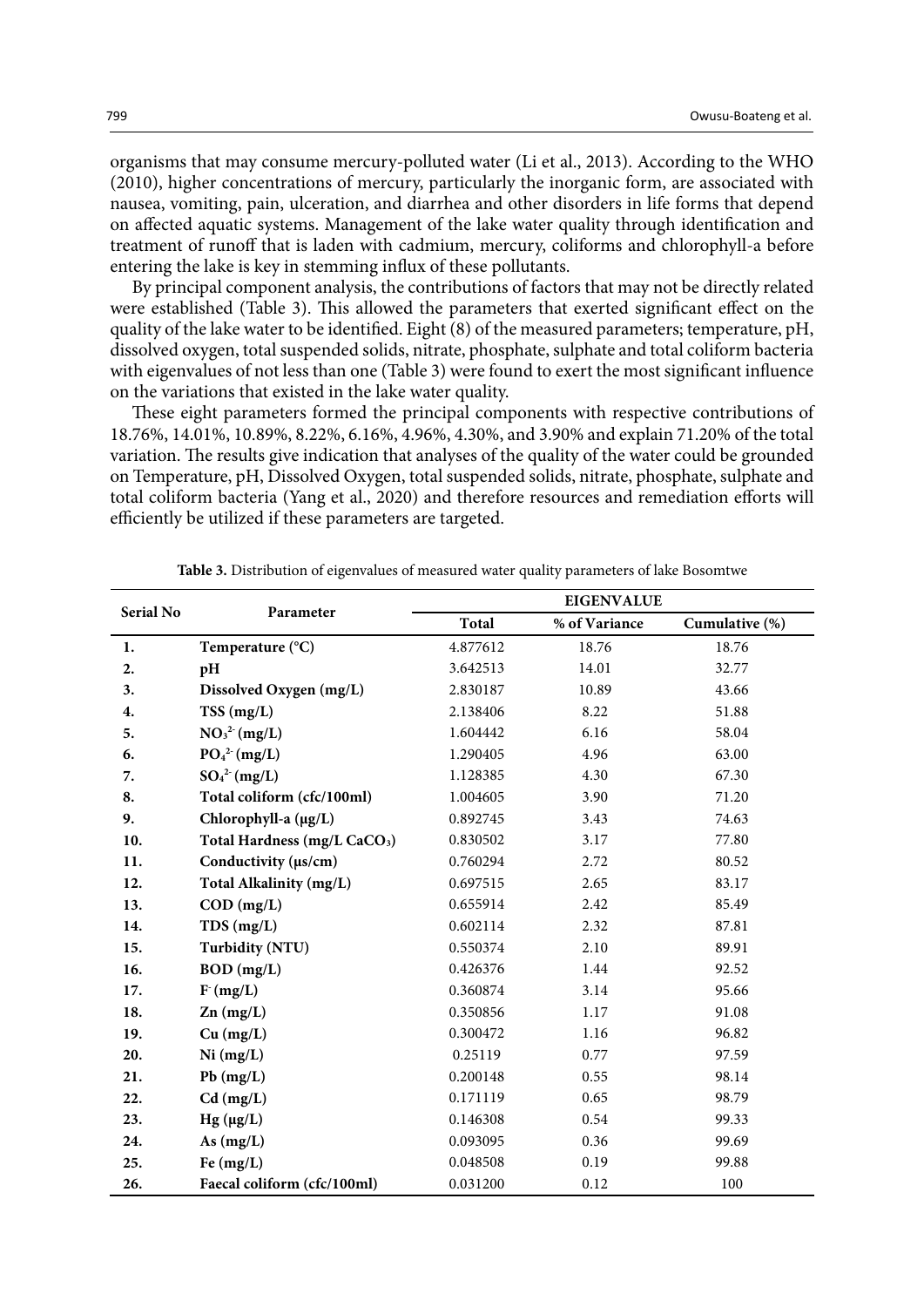#### **CONCLUSIONS**

Among the measured quality parameters of Lake Bosomtwe water, detrimental effect could not be linked to temperature, pH, dissolved oxygen, total suspended solids, nitrate, phosphate, sulphate and total coliform bacteria which formed the principal components and explained 71.2 % of the variation in the limnological characteristics of the lake. The lake water was also not threatened by biochemical oxygen demand, chemical oxygen demand, total hardness, conductivity, alkalinity, turbidity and fluorine. However, long-term exposure to cadmium, mercury, and chlorophyll-a, which occurred at elevated levels, poses risk of health disorder to the lake organisms and humans who depend on the lake water for drinking. At the present elevated nutrient loading, which is a precursor of eutrophication, the tendency for the ecological balance to be offset cannot be ruled out. These situations have been water quality challenges globally and therefore support the call for prompt attention and action by the Water Resources Commission of Ghana.

#### **GRANT SUPPORT DETAILS**

The present research did not receive any financial support.

#### **CONFLICT OF INTEREST**

The authors declare that there is not any conflict of interests regarding the publication of this manuscript. In addition, the ethical issues, including plagiarism, informed consent, misconduct, data fabrication and/ or falsification, double publication and/or submission, and redundancy has been completely observed by the authors.

#### **LIFE SCIENCE REPORTING**

No life science threat was practiced in this research.

#### **REFERENCES**

- Adjei, P. O., Buor, D. and Addrah, P. (2017). Ecological health effects of rural livelihoodand poverty reduction strategies in the Lake Bosomtwe basin of Ghana. GeoJournal, 82(3): 609 – 625.
- Adu-Boahen, K., Dei, L. A., Antwi, K. B. and Adu-Boahen, A. O. (2015). Shoreline changedetection of Lake Bosomtwe Ghana, evidence from historical and meteorological records. Journal of Arts and Social Science, 3 (1), 18-42.
- Akan, J. C., Abbagambo, M. T., Chellube, Z. M. and Abdulrahman, F. I. (2012). Assessment of Pollutants in Water and Sediment Samples in Lake Chad, Baga, North Eastern Nigeria. Journal of Environmental Protection, 3: 1428-1441.

Ansar, A. and Khad, F. (2005). Eutrophication: An ecological vision. The Botanical Review, 71(4): 449-82.

American Public Health Association (APHA) (2012). American Water Works Association –

- Awwa; Water Pollution Control Federation Wpcf. Standard methods for the examination of water and waste water. 22th ed. Washington DC.
- Arnell, N. W., Halliday, S. J., Battarbee, R. W., Skeffington, R. A. and Wade, A. J. (2015). The implications of climate change for the water environment in England. Progress in Physical Geography, 39(1): 93 – 120.
- Ashbolt, N. J., Grabow, W. O. K., and Snozzi, M. (2001). Indicators of microbial water quality. In: Water Quality: Guidelines, Standards and Health. Risk assessment and management for water-related infectious disease. (Eds.: Fewtrell, L, and J. Bartram) IWA Press, London. Pp.289-316.
- Balla, P. (2017). Water is an active matrix of life for cell and molecular biology. PNAS, 114(51): 13327– 13335.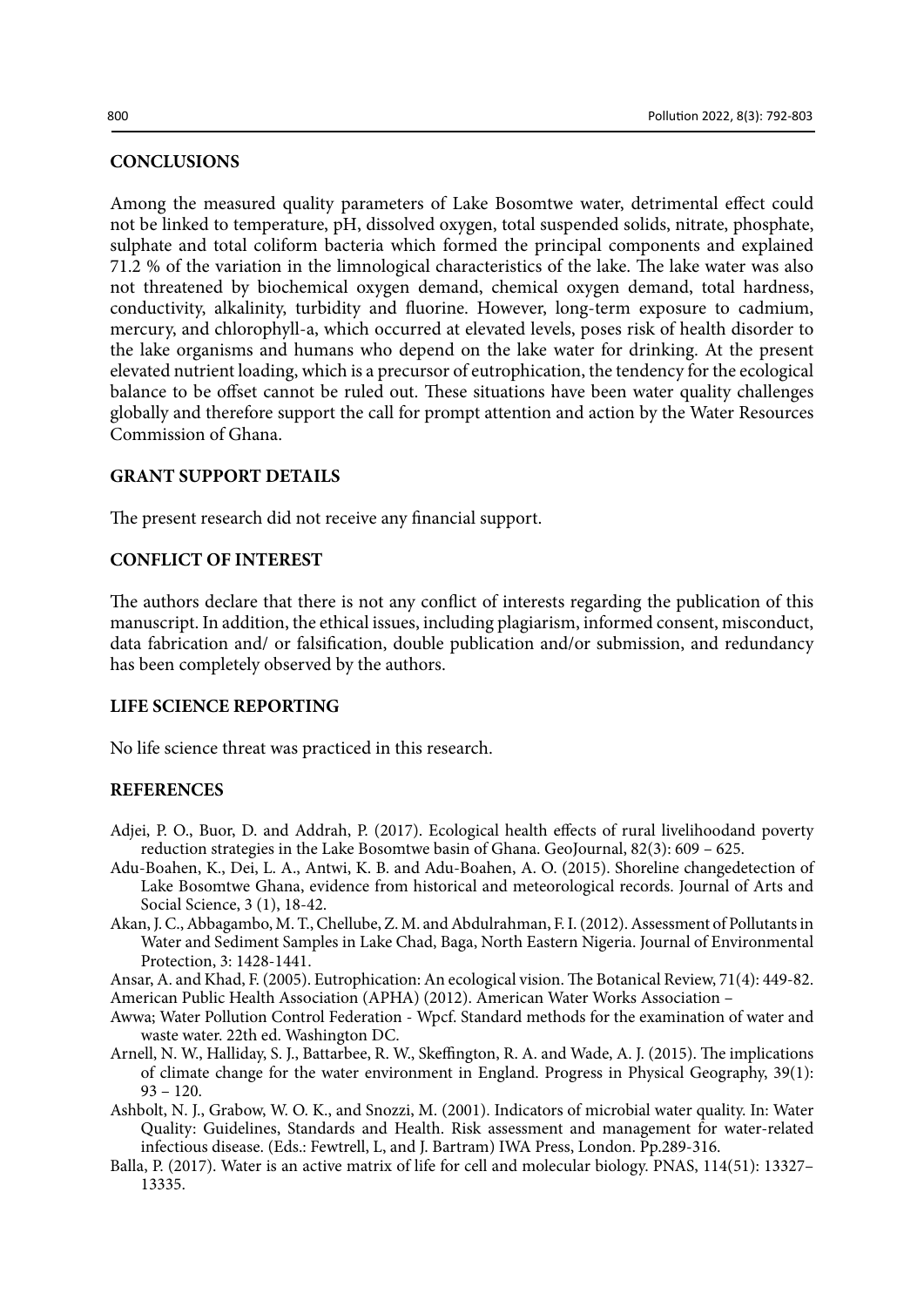- Bashir, I., Lone, F. A., Bhat, R. A., Mir, S. A., Dar, Z. A. and Dar, S. A. (2020). Concerns and Threats of Contamination on Aquatic Ecosystems. Bioremediation and Biotechnology: Sustainable Approaches to Pollution Degradation, 1–26.
- Belhaj, D., Jaabiri, I., Turki, N., Azri, C., Kallel, M. and Ayadi, H. (2014). Descriptive and multivariable analysis of the water parameters quality of Sfax sewage treatment plant after rehabilitation. IOSR Journal of Computer Engineering, 16(1): 81 - 91
- Bhat, R. A., Shafiq-ur-Rehman, M. M. A., Dervash, M. A., Mushtaq, N., Bhat, J. I. A. and Dar, G. H. (2017). Current status of nutrient load in Dal Lake of Kashmir Himalaya. Journal of Pharmacognosy and Phytochemistry, 6(6):165–169.
- Bhateria, R. and Jain, D. (2016). Water quality assessment of lake water: a review. Sustain. Water Resources. Management, 2: 161–173.
- Bhatnagar, A. and Devi, P. (2013). Water quality guidelines for the management of pond fish culture. International J. of Environmental Sciences, 3(6): 1980 – 2009.
- Boyd, C. E. (2015). Physical Properties of Water. In: Water Quality. Springer, Cham.
- Bu, H., Liu, W., Song, X. and Zhang, Q. (2016). Quantitative impacts of population on river water quality in the Jinshui River basin of the South Qinling Mts., China. Environ. Earth Sci., 75: 292.
- Chigor, V. N., Sibanda, T. and Okoh, A. I. (2013). Variations in the physicochemical characteristics of the Buffalo River in the Eastern Cape Province of South Africa. Environmental monitoring and Assessment, 185:8733–8747.
- Clottey, M. N. K., Asmah, R., Ofori-Danson, P. K., Ameworwor, M. Y. and Karikari, A. Y. (2016). Impacts of cage culture on physico-chemical and bacteriological water quality in Lake Volta, Ghana. African J. of Aquatic Science, 41(4): 473-480.
- Demelash, H., Beyene, A., Abebe, and Melese, A. (2019). Fluoride concentration in ground water and prevalence of dental fluorosis in Ethiopian Rift Valley: systematic review and meta-analysis. BMC Public Health, 19(1298): 2 – 9.
- DWAF. Department of Water Affairs and Forestry (1998). Minimum Requirements for Waste Disposal by Landfill, Second Edition, 1 – 40.
- Environment Canada (1994). Inorganic fluorides. Ottawa, Ontario, Environment Canada, Ecosystem Science and Evaluation Directorate, Eco-Health Branch.
- Firestone, M., Berger, M., Foos, B. and Etzel, R. (2016). Two Decades of Enhancing Children's Environmental Health Protection at the U.S. Environmental Protection Agency. Environmental Health Perspective, 124(12): A214–A218.
- Enyoh, C., B., Verla, A. W. and Egejuru, N. J. (2018). pH Variations and Chemometric Assessment of Borehole Water in Orji, Owerri Imo State, Nigeria. Journal of Environmental Analytical Chemistry,  $5.2$
- Floyd R F (1997).Dissolved Oxygen for Fish Production, Cooperative extension service, Institute of Food and Agric. Sci.. Univ. of Florida.
- Gilly, W. F., Beman, J. M., Litvin, S. Y. and Robinson, B. H. (2013). Oceanographic andbiological effects of shoaling of the oxygen minimum zone. Annual Review of Marine Sciences, 5: 393-420.
- Giri, S. and Singh, A. K. (2015). Human health risk and ecological risk assessment of metals in fishes, shrimps and sediment from a tropical river. International Journal of Environmental Science and Technology, 12: 2349–2362.
- Ghana Statistical Service (2013). 2010 Population and Housing Census: National Analytical Report. Accra, Ghana.
- Giordani, G., Zaldívar, J. M. and Viaroli, P. (2009). Simple tools for assessing water quality and trophic status in transitional water ecosystems. Ecological Indicators, 9: 982 - 991.
- Isiuku, B. O. and Enyoh, C. E. (2020). Pollution and health risks assessment of nitrate and phosphate concentrations in water bodies in South Eastern Nigeria. Environmental Advances, 2(100018).
- Jain, S., Sharma, G. and Mathur, Y. P. (2013). Effects of temperature variations on fish in lakes. International Journal of Engineering Research **and** Technology 2(10):2516 – 2523
- Jernakoff, P. and Nielsen, J. (1997). The relative importance of amphipod and gastropod grazers in Posidonia sinuosa meadows. AquatBot. 56: 183-202. (Accessed: January 4, 2014at htp:/dx.doi. org/10.1016/S03043770(96)0 1112-6).
- Jeppesen R., Rodriguez M., Rinde J., Haskins J., Hughes B., Mehner L., Wasson K. (2018). Effects of hypoxia on fish survival and oyster growth in a highly eutrophic estuary. Estuaries and Coasts, 41(1): 89-98.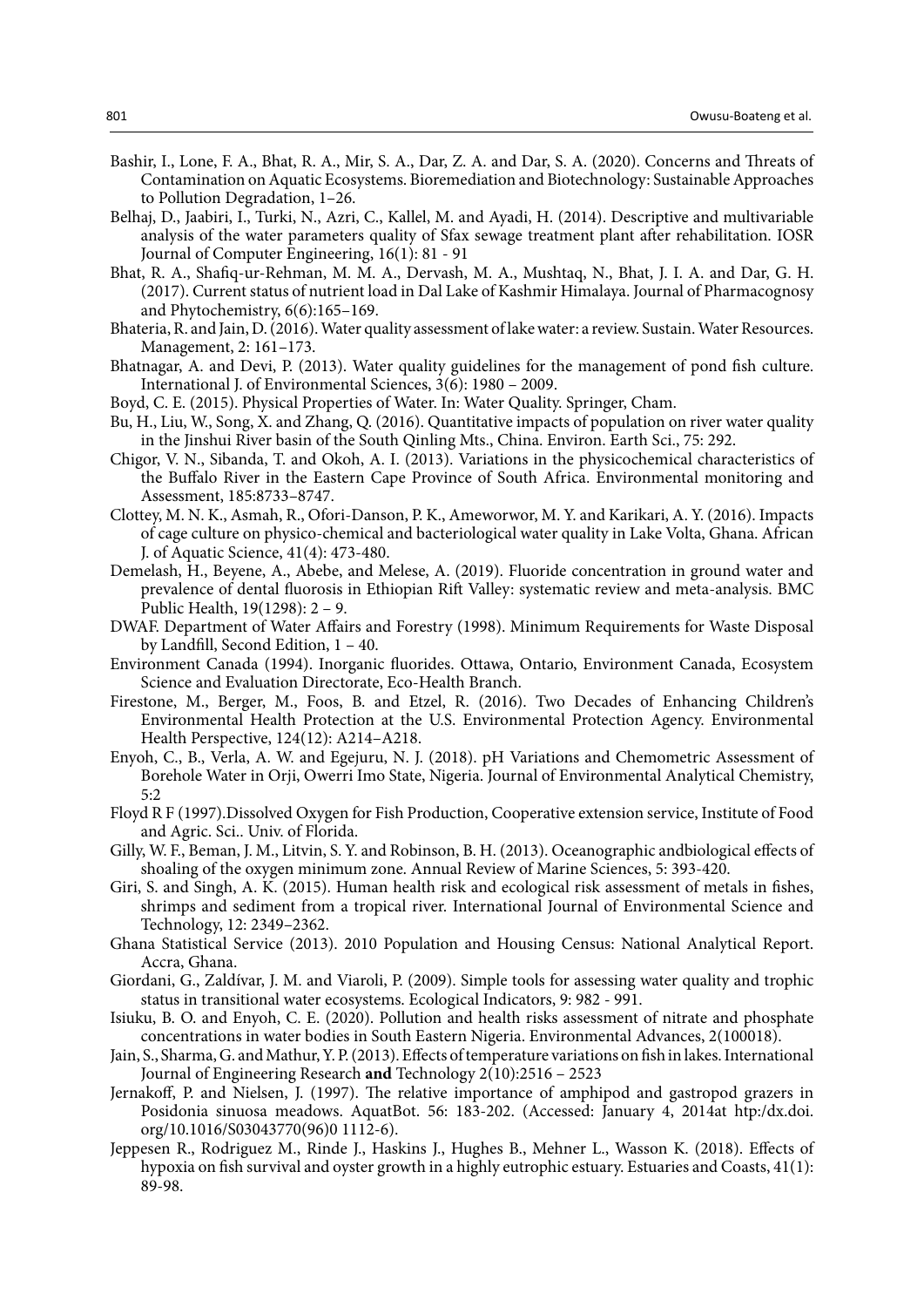- Johnson, C., Affolter, M. D., Inkenbrandt, P. and Mosher, C. (2021). Anthropogenic Causes of Climate Change. OpenGeology. https://geo.libretexts.org/@go/page/6940.
- Kılıç, Z. (2020). The importance of water and conscious use of water. International Journal of hydrology, 4(5):239‒241.
- Kummu, M. Guillaume, J. H. A., de Moel, H. Eisner, S. Flörke, M. Porkka, M. Siebert, S. Veldkamp T. I. E. and Ward P. J. (2016). The world's road to water scarcity: shortage and stress in the 20th century and pathways towards sustainability. Sci Rep, 6: 38495.
- Li, Y., Zhang, B., Yang, L., Li, H. (2013). Blood mercury concentration among residents of a historic mercury mine and possible effects on renal function: a cross-sectional study in southwestern China. Environmental Monitoring and Assessment, 185: 3049-3055.
- Liu, Y.; Chen, W.; Li, D.; Shen, Y.; Li, G.; Liu, Y. First report of aphantoxins in China—waterblooms of toxigenic aphanizomenon flos-aquae in Lake Dianchi. Ecotoxicol. Environ. Saf. 2006, 65, 84–92. [CrossRef]
- Liyanage, C. P. and Yamada, K. (2017).Impact of Population Growth on the Water Quality of Natural Water Bodies. Sustainability, 9: 1405.
- Mateo-Sagasta, J., Zadeh, S. M., Turral, H. and Burke, J. (2017). Water pollution from agriculture: a global review. Food and Agriculture Organization of the United Nations, Rome and the International Water Management Institute on behalf of the Water Land and Ecosystems Research Program, Colombo.
- Mensah, E. A and Amuquandoh, F. E. (2010). Poverty reduction through tourism. Residents' perspectives. J. Travel Tour. Res., (Spring 2010): 77e96.
- Mensah, E.A., Amuquandoh, F.E., 2010. Poverty reduction through tourism: residents' perspectives. J. Travel Tour. Res. (Spring 2010) 77e96.
- Nabybaccus, F., Lee, D. K., Lee, Y. and Seo, J. I. (2018). Examination of Differences in Water Quality and Quantity by Reservoir Catchment with a Different Land-Use Type in the Republic of Mauritius. Sustainability, 10: 1 - 17.
- Noor, N. and Zutshi, B. (2016). Bioaccumulation of trace metals in tissues of rohu fish for environmental risk assessment. Journal of Water Resource and Protection, 8: 472-481.
- Ntow, W. J. (2005). Pesticide residues in Volta Lake, Ghana. Lakes and Reservoirs: Research and Management, 10: 243 - 248.
- Oluah, N. S. and Mgbenka, B. O. (2020). Acute toxicity and ethological responses in African catfish Clarias gariepinus juveniles to the herbicide. African Journal of Aquatic Science, 45(3): 296–302.
- Paerl, H. W. and Climate, H. J. (2008). Blooms like it hot. Science, 320: 57–58.
- Pleto, J. V. R., M. D. M. Arboleda, Simbahan, J. F. and Migo, V. P. (2018). Assessment of the effect of remediation strategies on the environmental quality of aquaculture ponds. Philippines. Journal of Health and Pollution,  $8(20)$ : 1 – 14.
- Salaudeen, T., Okoh, O. and Okoh, A. (2019). Performance assessment of wastewater treatment plants with special reference to phenol removal. Int. J. Environment Science and Technology, 16: 401 – 412.
- Shanahan, T. M., Overpeck, J. Y., Beck, J. W., Wheeler, C. W., Peck, J. A., King, J. W. and Scholz, C. A. (2008). The formation of biogeochemical laminations in Lake Bosumtwi, Ghana, and their usefulness as indicators of past environmental changes. Journal of Paleolimnology, 40(1): 339 – 355.
- Sharifinia, M., Ramezanpour, Z., Imanpour, J., Mahmoudifard, A. and Rahmani, T. (2019). Water Quality Assessment of the Zarivar Lake Using Physico-chemical Parameters and NSF-WQI Indicator, Kurdistan Province-Iran International journal of Advanced Biological and Biomedical Research,  $1(3): 302 - 312.$
- Sharma, S., and Bhattacharya, A. (2017). Drinking water contamination and treatment techniques. Applied water science, 7: 1043 – 1067.
- Solanki, V. R., Murthy, S. S., Kaur, A. and Raya, S. S. (2007). Variations in dissolved oxygen and biochemical oxygen demand in two fresh water lakes of Bonhan, A. P., India. Nature Environment and Pollution Technology, 6(4): 623-628.
- Statham, P. J. (2012) Nutrients in estuaries: An overview and the potential impacts of climate change. Science of the Total Environment, 434: 213–227.
- Stern, D. I. and Kaufmann, R. K. (2014). Anthropogenic and natural causes of climate change. Climatic Change, 122(1-2).
- UNDP (2006). Beyond Scarcity Human Development Report 2006. New York: United Nations Development Programme.
- Venturoti, G. P., Veronez, A. C., Salla, R. V. and Gomes, L. D. (2015). Variation of limnological parameters